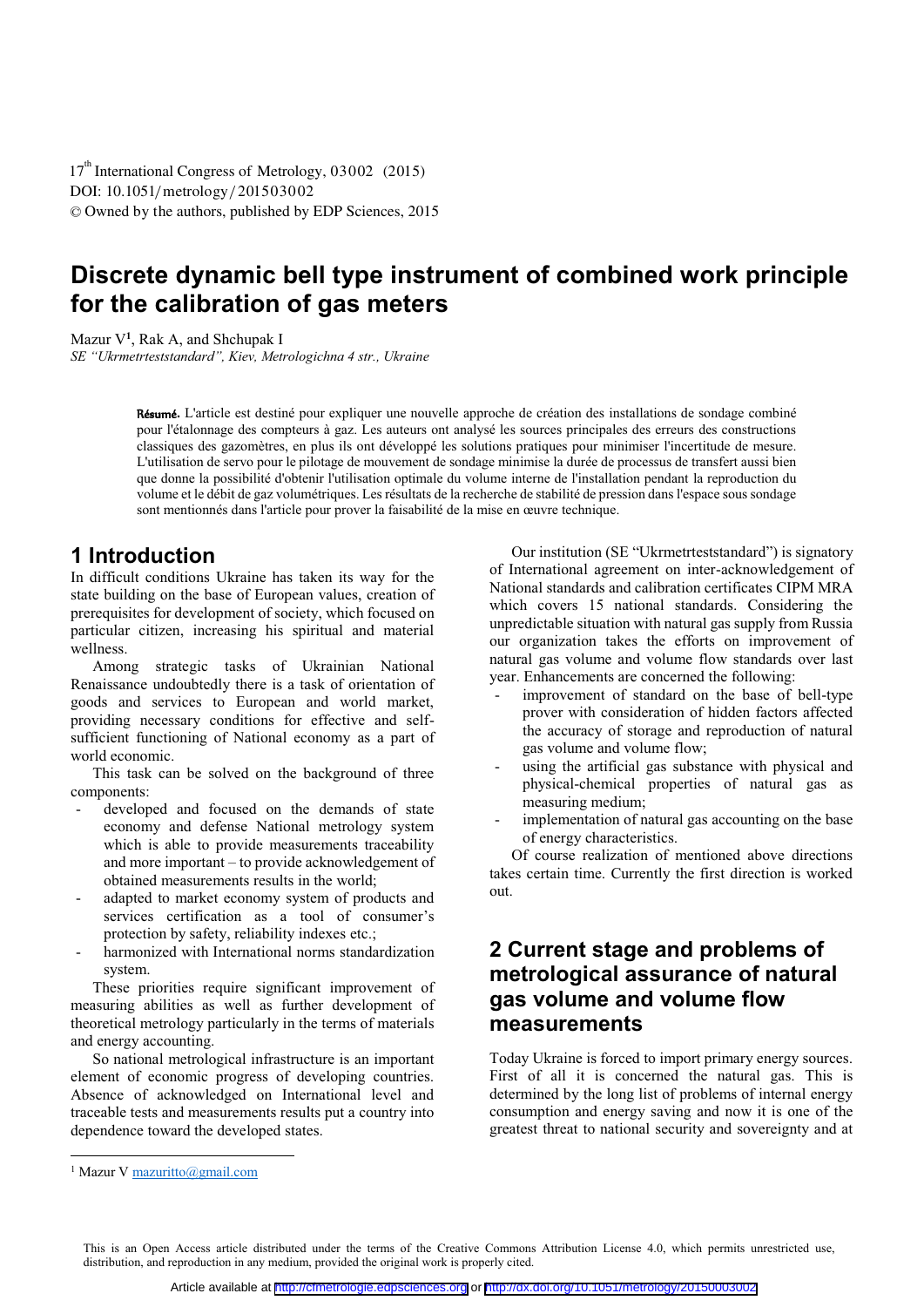the same time it is the key obstacle on the way to stable economical development. Among the main problems we could specify the following:

- $\bullet$  ineffectiveness energy consumption in the country that means ineffective methods of energy conversion and convey in municipal and household section (49% of total energy consumption), outdated production technologies (in particular from 22% of natural gas consumable by Ukrainian industry 14 % are used by metallurgy) [1].
- $\bullet$  absence of trends for natural gas accounting enhancement by means of modern technologies (natural gas accounting on gas measuring stations currently is still carried out by differential pressure method that can't provide accuracy higher then  $1.5 \%$  [2]) when most countries in the world use high precision ultrasonic and turbine flowmeters for natural gas flow and quantity accounting etc.;
- $\bullet$  absence of relevant metrological assurance and instrument base (currently there is any calibration rig for pressure less then 1,6 MPa with natural gas as working medium in Ukraine) [3].
- $\bullet$  absence or bureaucracy and corruption obstacles in implementation of global state programs of energy savings on the background of total deterioration of existing housing.

According to official government information Ukraine gains the lead by level of energy consumption to one dollar of gross domestic product. At the same time national economy providing by energy sources of internal mining is less then 60 %.

# **3 Standard bell-type provers and the main error sources in their operation**

Technical means for reproducing of volume and volume flow units by their operational features first of all are designed for providing of unit size transferring to measuring instrument that directly used for measurements. So by metrological purpose priority here-in-after such technical solutions will be called "standard prover" (SP).

Standard bell-type provers are well-known metrological instrument for reproducing of gas volume flow unit. For the first time a such prover was used about 100 years ago [4]. In their design few operational principles can be used, in particular:

- portion-static (equipment-under-the test readings are taken off when sensitive element is immovable);
- continuously-cycled (measuring medium flow is reproduced in portions with disturbance when coupling);

discrete dynamic (the single discrete doze is separated from gas flow and its size is measured by equipmentunder-the test in dynamic mode)

Key element of bell-type prover is bell (cylindrical measure without one of two bases) immersed by open end into the tank with packing liquid.

Operational principle of such prover is based on immersing of bell (1) under its own weight balanced by counterweight (5) into the tank filled by low steamy packing liquid (2), hereupon the gas flow is appeared in the pipe (3) connecting EUT (6) with volume under bell (see fig.1). Control of displacement size can be fulfilled by different methods (for example non-contact optic registers or slots).

Different well-known technical means (such as Archimedean spiral or profiled pulley (4)) are used for buoyancy compensation to provide pressure stability under the bell which is the main condition for providing of flow stability.

Volumetric flow realized by bell-type provers taking into account heat exchanging dynamic processes at first approximation can be presented on the base of mass conversion principle:

$$
0 = \frac{\partial}{\partial t} \int_{V} \rho dV + \int_{S} \rho \overline{v} \cdot d\overrightarrow{S}
$$
 (1)

where:  $\rho$  is density of measuring medium; *t*  $\frac{\partial}{\partial t}$  is partial

time derivative; *V* is total control volume which is sum of volumes  $V_a$ ,  $V_b$  and  $V_c$  (see fig.1); *S* is the area enclosing control volume under the bell. The quantity  $\overline{\nu}$  is velocity vector of the fluid and  $d\vec{S}$  is the vectorial control surface element of area with direction taken outward and normal to the surface.



**Figure 1.** Standard bell-type prover principle scheme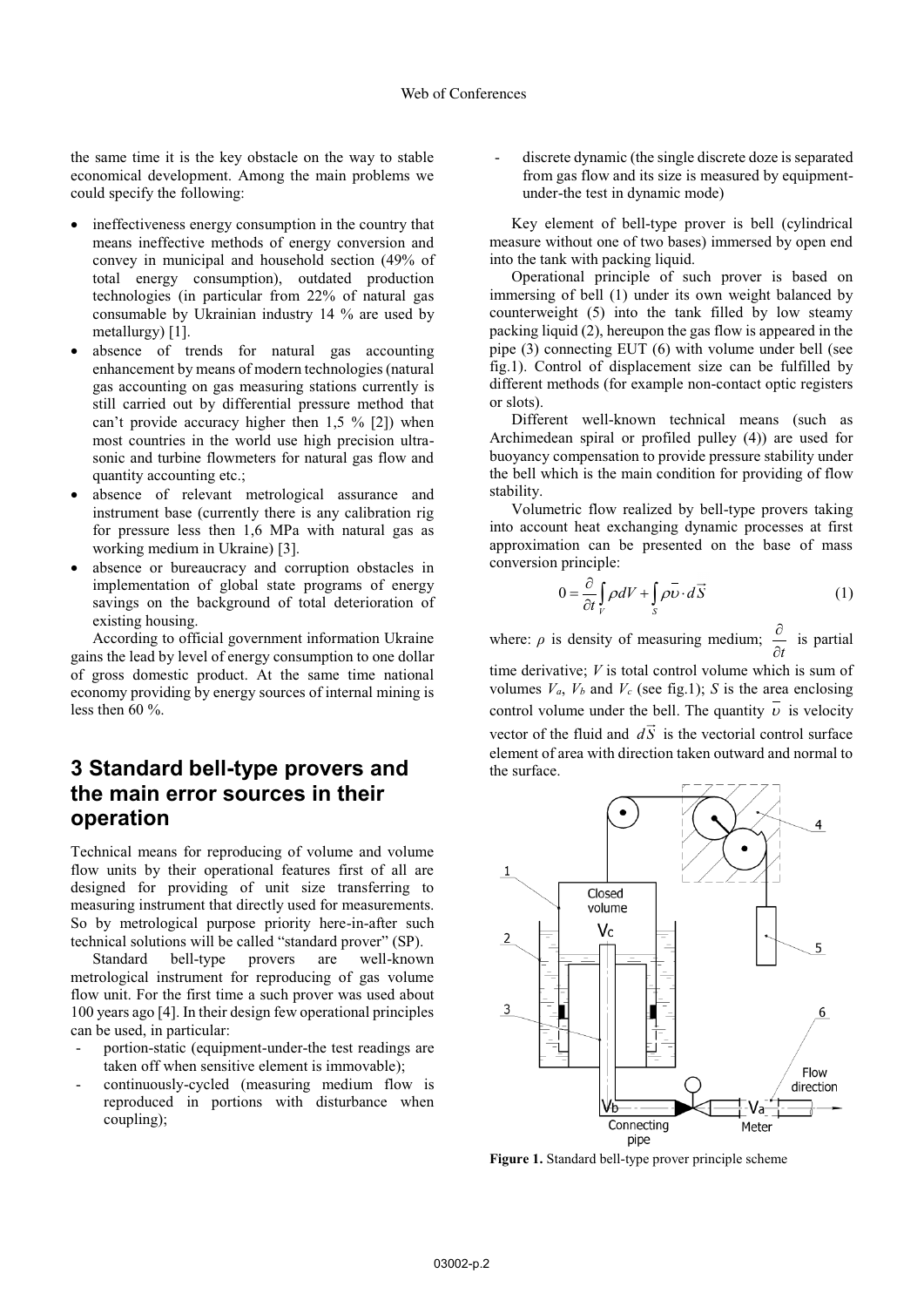1 – bell; 2 – tank with packing liquid; 3 – connecting pipe; 4 – system of buoyancy compensation; 5 – counterweight for bell weight compensation; 6 – measuring section for meter.

From ratio (1) after some conversions it is possible to obtain the equation which generally can be used as main measuring equation for standard bell-type provers:

$$
Q_V = \frac{h \cdot S}{\Delta t} + \frac{\Delta \rho \cdot V_C}{\rho \cdot \Delta t} + Q_E
$$
 (2)

where:  $Q_V$  is volumetric flow, [m<sup>3</sup>/sec]; *h* is the length of the vertical displacement of the bell, [m]; *S* is bell crosssection area,  $[m^2]$ ;  $V_c$ , the residual gas volume under the bell, [m3 ]; Δ*t*, the time interval of measuring cycle, [sec]; *ρ* is the density of discharged gas, [kg/m3 ]; Δ*ρ,* the change of gas density during the measuring cycle, [kg/m*<sup>3</sup>* ]; *Q<sup>Е</sup>* – additional volumetric flow due to imperfection of packing liquid level control system, bell heat expansions etc.,  $[m<sup>3</sup>/sec]$ ;

The advantage of such form of main equation is  $\rho$  $\Delta \rho \cdot$ 

summand  $\frac{\Delta \rho \cdot V_c}{\rho}$ *t*  $\rho$  $\frac{C}{\Delta t}$  allowing to take into account dynamic

of change of measuring medium parameters.

Significant error sources that should be considered with bell-type prover working are bell volume determination error, error connected with pressure instability during measuring cycle due to effects of mechanical and hydromechanical resistance forces, inaccuracy of bell buoyancy compensation etc. Also important could be error sources from ambient temperature changes leading to changes in geometric bell dimensions and error due to packing liquid level change.

Low performance in portion-static mode and long exposure for stabilization of heat exchanging processes under the bell volume due to bell lifting implemented by feeding the compressed gas under the bell, could be considered as shortcomings of "classic" bell-type provers.

Standard bell-type prover uncertainty budget is given in Table 1 [5].

|  |  | Table 1. Bell prover uncertainty budget |  |
|--|--|-----------------------------------------|--|
|  |  |                                         |  |

| Uncertainty source        | Relative standard<br>uncertainty, % |  |
|---------------------------|-------------------------------------|--|
| Bell measure              | 0,015                               |  |
| Air density               | 0,030                               |  |
| Time measurement          | 0,040                               |  |
| Residual volume in system | 0,01                                |  |
| Non-considered volumes    | 0,01                                |  |

In such bell-type provers the working medium is an air. But implemented operational principle allows to use any other gas or gas mixture including natural gas as working medium [6,7].

As mentioned above the main shortcoming of portionstatic standard bell-type provers is impossibility to exclude unstable operational mode i.e. obtaining by bell the velocity *i*  $v_i = const$  is reached under condition

1  $\sum_{j=1}^{n} \overline{F}_{j} \rightarrow 0$ *j j F*  $\sum_{j=1} F_j \rightarrow 0$  [8] within some time interval  $\Delta \tau$ . Thus to

minimize the effect of this factor to metrological characteristics of SP it is necessary to increase the duration of measuring cycle and hence the bell should have rather large volume that in turn entails increasing of prover's costs and has negative effect on gas temperature stability under the bell. For instance, to reach the flow rate of  $0,28 \text{ m}^3/\text{s}$  (1000 m<sup>3</sup>/h) it is necessary to use bell measure of 50 m3 [9].

### **4 Bell-type prover of combined operational principle**

Analysis of volume and volume flow unit size realization methods shows, that measurements accuracy strongly depend on staff qualification. Thus for performing up-todate complicated researches it is important not only to provide specific conditions but also to follow strict and consistent reproduction of process operations. Thereby automation of measurement process is one of necessary requirements for obtaining of high accuracy and repeatability of measurement results.

Significant enhancement of such type provers can be reached by implementation of innovative solutions only, because further modernization of classical design now is almost impossible.

Combined standard bell-type prover developed by SE "Ukrmetrteststandard" specialists on the base of classic bell-type prover could be an example of innovative approaches in creation of such type measuring standards. Up-to-date solutions and new technical ideas were used to compensate main error sources inherent for this type provers.

Technical assignment for prover's upgrade supposed increasing accuracy of flow realization and enlarging its dynamic range with simultaneous acceleration of prover operation. Patented method of bell movement control was used to reach these purposes. Such an approach allowed to create the combination of bell-type and piston-type prover (fig.2) and to reduce significantly the duration of transient interval.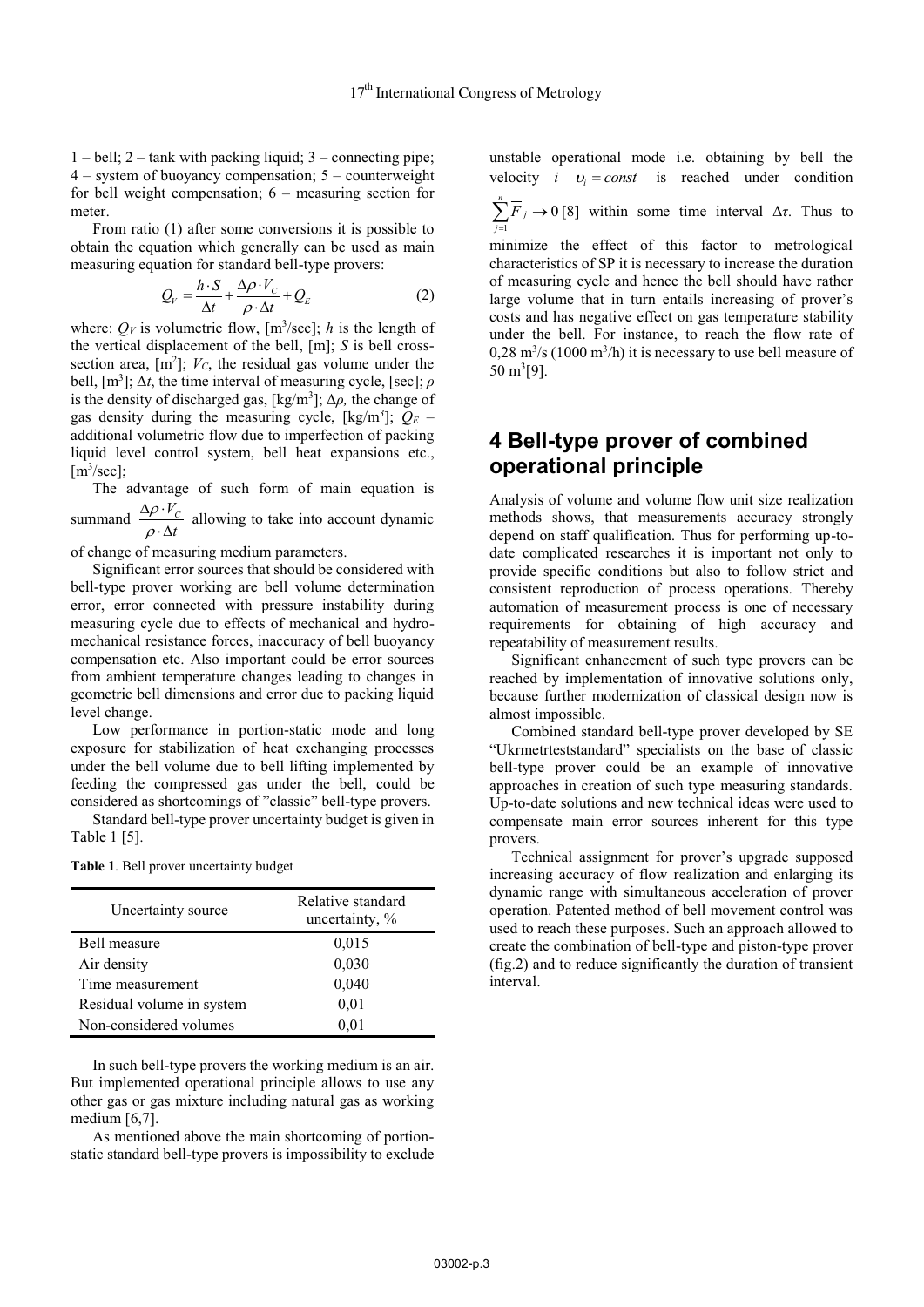

**Figure 2.** Combined bell-type prover. Principle scheme

 $1 - \text{bell}$ ;  $2 - \text{rank with packing liquid}$ ;  $3 - \text{connecting pipe}$ ;  $4$  – precision servo drive;  $5$  – set of guiding pulleys;  $6$  – calibrated counterweight; 7 – additional tank; 8 – measuring section for EUT.

Operation principle of such combined prover unlike the mentioned above classic one bell is the movement parameters could be assigned and controlled by servodrive connected to bell by mean of flexible metal tape. Prover's operational principle is based on determination of time interval that is needed for bell to discharge specific volume under certain temperature and pressure of measuring media. Hence for measuring interval  $\Delta t = t_2 - t_1$ considering ratio (1) the main measuring equation for polytrophic process can be presented as following [10]:

$$
Q_{V} = \left(\frac{h \cdot S}{\Delta t} + Q_{E}\right) \cdot \left(1 + \frac{\overline{p}_{12}}{P_{a}} + \frac{1}{\gamma} \left[\frac{p_{2} - \overline{p}_{12}}{P_{a}} + \frac{p_{2} - p_{1}}{P_{a}} + \frac{p_{2} - p_{1}}{P_{a}} \cdot \frac{V_{C} \cdot \Delta t}{h \cdot S}\right]\right)
$$
(3)

where:  $Q_V$  is volumetric flow,  $[m^3/\text{sec}]$ ; *h* is the length of the vertical displacement of the bell, [m]; *S* is bell crosssection area,  $[m^2]$ ;  $V_c$ , the residual gas volume under the bell,  $[m<sup>3</sup>]$ ;  $\Delta t$ , the time interval of measuring cycle, [sec];  $Q_E$  – additional volumetric flow due to imperfection of packing liquid level control system, bell heat expansions etc.,  $[m^3/\text{sec}]$ ;  $p_{12}$  is averaged absolute gas pressure under the bell during measuring cycle, [Pa];  $\gamma$  – adiabatic index;  $P_a$  – gauge pressure, [Pa];  $p_1$  and  $p_2$  – pressure under the bell at the start and end of measuring cycle respectively,  $[Pa]$ .

In fact, equation (3) is slightly modified of piston prover measuring equation and it gives the opportunity for using of certain mathematical apparatus for researches of combined standard prover.

In addition to mentioned above the innovative solutions were implemented in combined bell-type prover (fig.3):

- bell balance is reached by mean of resultant forces minimization in particular bell weight, counterweight and servo drive's force. Hence pressure under the bell is quasi constant quantity and has no effect on measure moving parameters in any mode. This gives significant increasing of accuracy of flow measurements for control gas volumes and enlarges upper and lower ranges of gas flow realization;
- $\bullet$  increasing of prover measurement accuracy is reached by using servo drive equipped with vector control system, that provides setting and keeping necessary velocity of bell sinking by specific algorithm independently on changes of hydro-dynamical resistance forces. And hence buoyancy compensation is not powerful factor for obtaining stable pressure and flow under the bell and doesn't effect to general measurement uncertainty.
- $\bullet$  due to feeling of the space under the bell with gas by the mechanical bell lifting without any source of compressed air the working medium temperature changing before measuring cycle seeks to zero. That's why stabilization interval of heat exchange processes under the bell is significantly reduced.
- $\bullet$  compensation mass is the calibrated vertical cylinder immersed into the supplementary compensational tank, that hydraulically connected to main tank (communicative vessels). Counterweight is mechanically connected with bell. Due to the fact that in any conventional cross-section area of counterweight cylinder is equal to area of bell cross section ring, and bell and counterweight move in antiphase, the constant level of packing liquid is obtained for any dynamic operational modes.
- the standard prover includes mechanical system consisting of precision guiding columns and linear nodes of special design. This system provides linearity, smoothness and repeatability of bell vertical movement during its sinking. This guarantees stability of realized flow. Additional advantage of such system is possibility of independent vertical selfsetting of guiding columns.
- from mentioned above uncertainty budget structure it is clear that most significant uncertainty source is measurements of bell geometrical dimensions. For this purpose, 3D map of bell surface was created with FARO® Laser Tracker Vantage system. This 3D map has been carefully analyzed and divide for *n* horizontal belts for precision consideration of true meaning of bell cross section area [11];
- using high precision optical system made by *Renishaw* with resolution of 1 micron for measurement of bell displacement allowed to create the standard prover that is able to reproduce any control volume in declared range.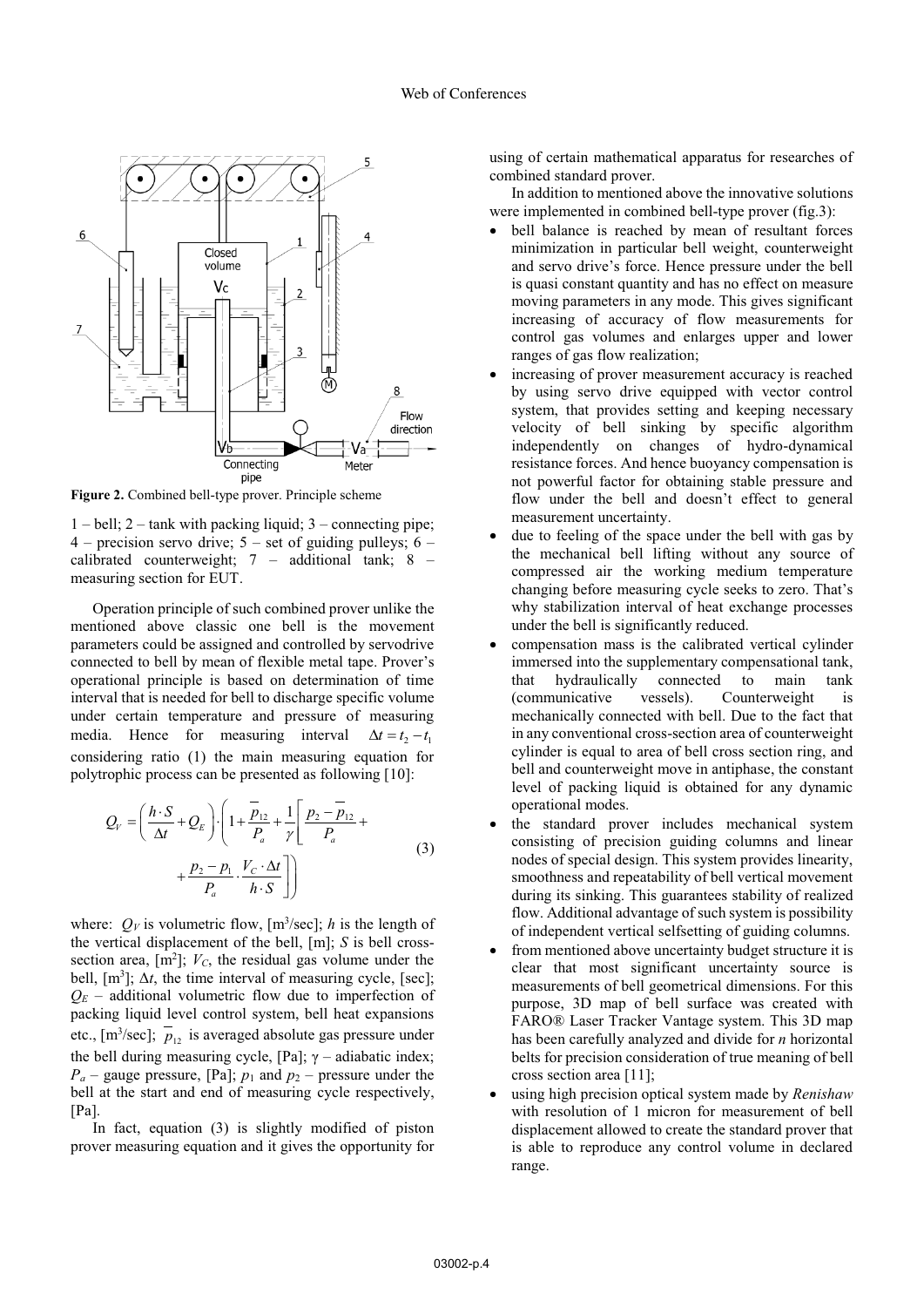

 **Figure 3.** Combined bell-type prover. General view

### **5 First research results**

Pressure stability under the bell during the measurement cycle is one of the main factors for obtaining high metrological characteristics of bell-type provers. Investigated combined prover's feature is the servodrive, that used to control of bell velocity. The effectiveness indicator of such a technical solution is the pressure stability under bell space for any dynamic operating mode.

Pressure stability contribution to prover overall error can be estimated by mathematical modeling of gas volumes differences (volume discharged by bell and volume supplied to EUT). For this purpose, following expression can be used [8]:

$$
\delta_P = \int_0^h \left( \frac{\Delta P}{P(dh/dt)} \right) dh \tag{4}
$$

where:  $\Delta P$  is absolute pressure change under the bell during discharge of control volume; *h* is the length of the vertical displacement of the bell:  $P(dh/dt)$  – pressure change under the bell law as function of bell movement velocity.

Pressure meanings registered during measuring cycle for volume flowrates of 6,5 m<sup>3</sup>/h, 10 m<sup>3</sup>/h, 16 m<sup>3</sup>/h,  $25 \text{ m}^3/\text{h}$ , 40 m<sup>3</sup>/h and 65 m<sup>3</sup>/h has been chosen for analysis. Five independent observations of pressure difference meanings Δ*Р* has been made at every flowrate within measuring cycle. Some obtained results are shown on fig. 4-5. Additional error from pressure instability under the bell can be estimated by algorithm (3) (see fig.6).



**Figure 4.** Pressure dependence under the bell  $P(v)$  and its approximation at  $Q=10$  m<sup>3</sup>/h,  $\bar{v}$  =7,511·10<sup>-3</sup> m/sec

By investigation results the following conclusions has been made:

- pressure difference under the bell looks quasi monotonous during measuring cycle and increases with increasing of volumetric flow rate;
- bell movement control using allows to reach quasi stable pressure under the bell during whole measuring cycle in wide range of volumetric flow rate;
- $\bullet$ additional error  $\delta_{\Delta P}$  is in non-linear dependence on volumetric flow rate and can be 0,015 %;
- $\bullet$  optimal algorithm of servodrive control can be developed on the base of pressure distribution analysis at different flow rates;
- $\bullet$  method of bell movement control under condition of stable level of packing liquid in tanks allows to reach stable pressure at large flowrates even without buoyancy compensation system. This simplifies prover design and at the same time improves its metrological characteristics.



**Figure 5.** Pressure distribution for five independent observations at volumetric flowrate *Q*=10 m3/h